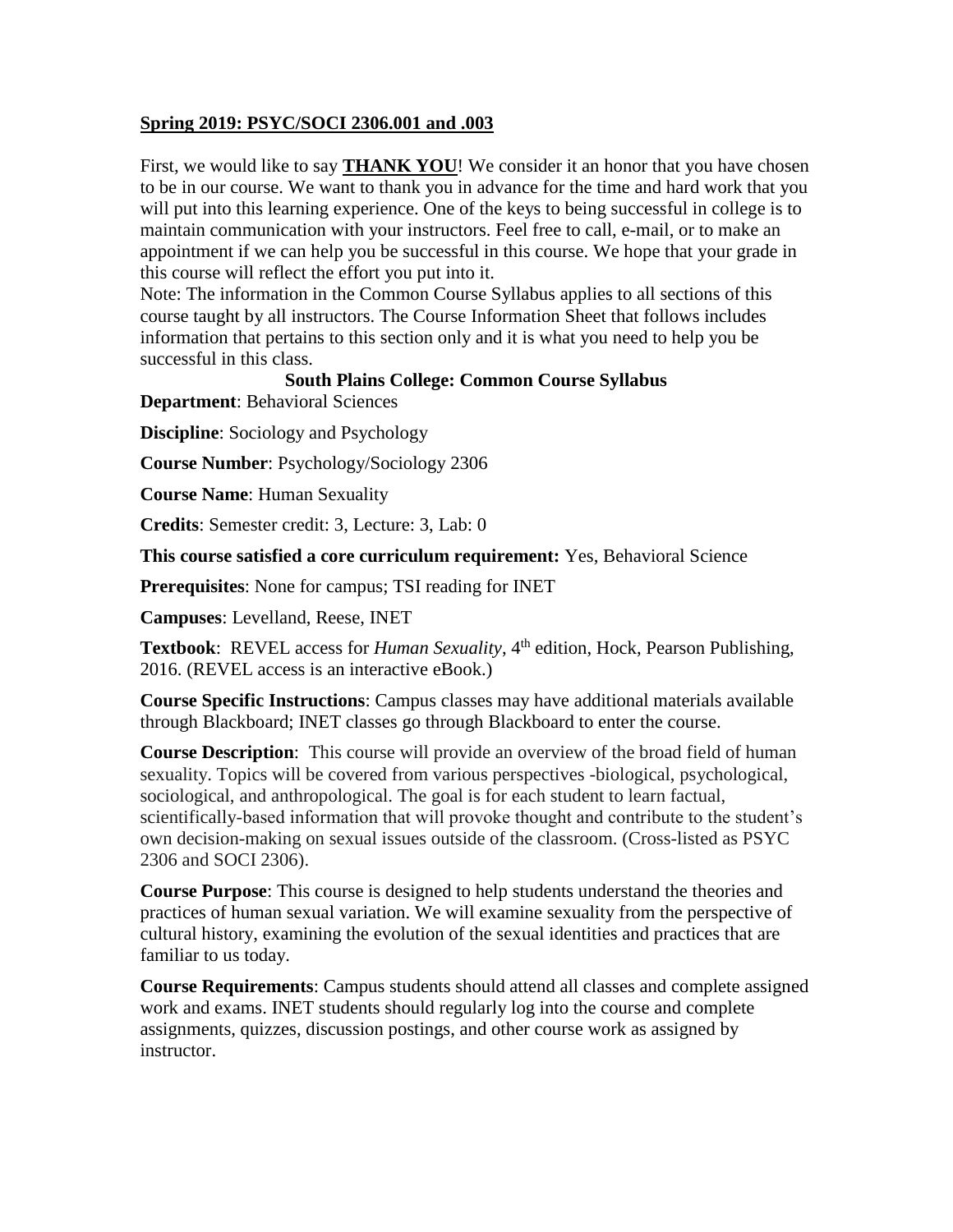#### **Attendance Policy:**

Students are expected to attend all classes in order to be successful in a course. The student may be administratively withdrawn from the course when absences become excessive as defined in the course syllabus.

When an unavoidable reason for class absence arises, such as illness, an official trip authorized by the college or an official activity, the instructor may permit the student to make up work missed. It is the student's responsibility to complete work missed within a reasonable period of time as determined by the instructor. Students are officially enrolled in all courses for which they pay tuition and fees at the time of registration. Should a student, for any reason, delay in reporting to a class after official enrollment, absences will be attributed to the student from the first class meeting.

Students who enroll in a course but have "Never Attended" by the official census date, as reported by the faculty member, will be administratively dropped by the Office of Admissions and Records. A student who does not meet the attendance requirements of a class as stated in the course syllabus and does not officially withdraw from that course by the official census date of the semester, may be administratively withdrawn from that course and receive a grade of "X" or "F" as determined by the instructor. Instructors are responsible for clearly stating their administrative drop policy in the course syllabus, and it is the student's responsibility to be aware of that policy.

It is the student's responsibility to verify administrative drops for excessive absences through MySPC using his or her student online account. If it is determined that a student is awarded financial aid for a class or classes in which the student never attended or participated, the financial aid award will be adjusted in accordance with the classes in which the student did attend/participate and the student will owe any balance resulting from the adjustment.

See Course Information Sheet in individual courses for more information on course attendance policy.

**Disability Services Policy:** Students with disabilities, including but not limited to physical, psychiatric, or learning disabilities, who wish to request accommodations in this class should notify the Disability Services Office early in the semester so that the appropriate arrangements may be made. In accordance with federal law, a student requesting accommodations must provide acceptable documentation of his/her disability to the Disability Services Office. For more information, call or visit the Disability Services Office at Levelland Student Health & Wellness Center 806-716-2577, Reese Center (also covers ATC) Building 8: 806-716-4675, Plainview Center Main Office: 806-716-4302 or 806-296-9611, or the Health and Wellness main number at 806- 716-2529. See *South Plains College General Catalog* for more information. For more information about SPC Disability Services, please click on the following link: *<https://myspc.southplainscollege.edu/ICS/Students/FYI/>*

**Academic Integrity Policy:** It is the aim of the faculty of South Plains College to foster a spirit of complete honesty and a high standard of integrity. The attempt of any student to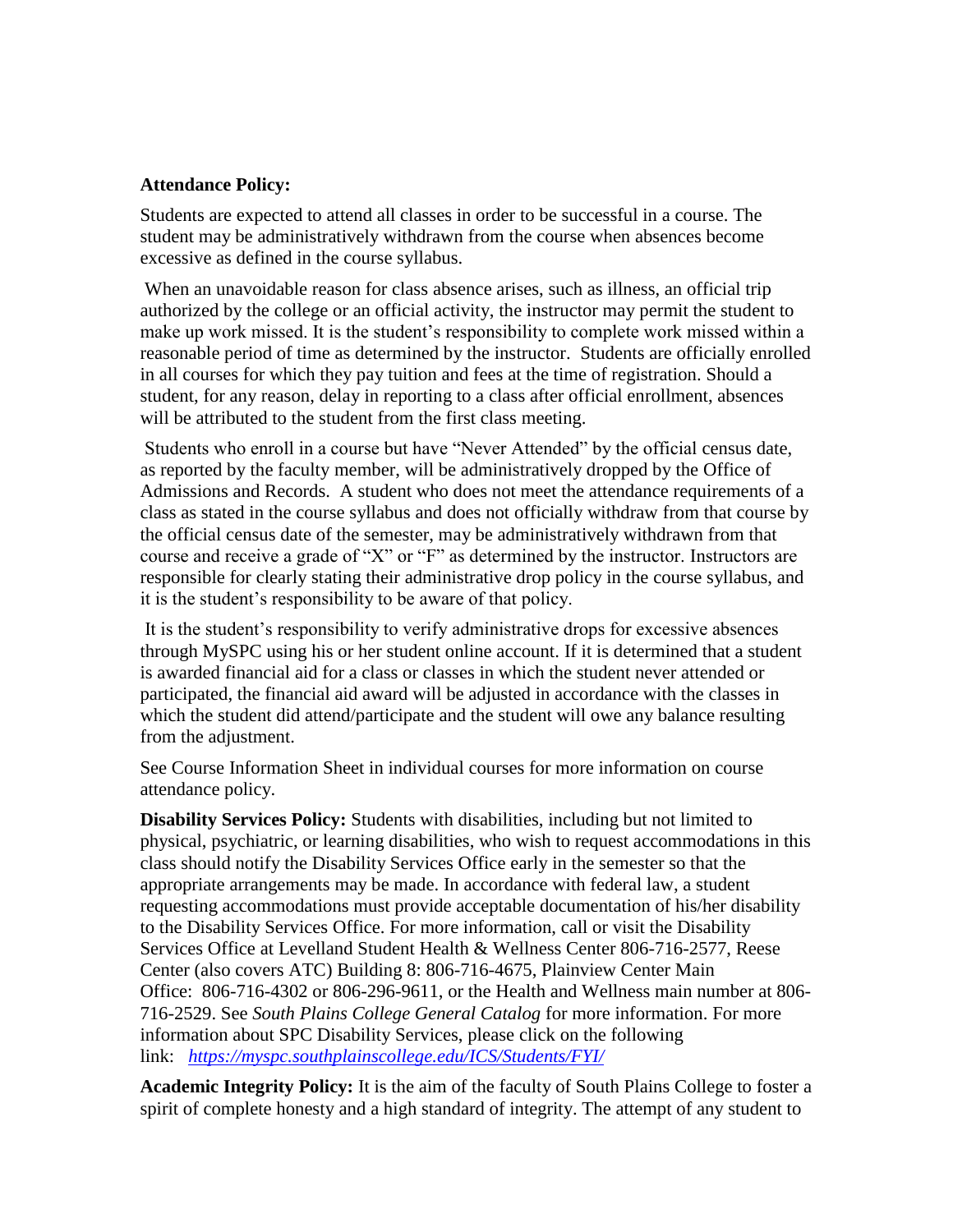present as his or her own any work which he or she has not honestly performed is regarded by the faculty and administration as a most serious offense and renders the offender liable to serious consequences, possibly suspension.

- **Cheating:** Dishonesty of any kind on examinations or on written assignments, illegal possession of examinations, the use of unauthorized notes during an examination, obtaining information during an examination from the text- book or from the examination paper of another student, assisting others to cheat, alteration of grade records, illegal entry or unauthorized presence in an office are examples of cheating. Complete honesty is required of the student in the presentation of any and all phases of course work. This applies to quizzes of what- ever length, as well as to final examinations, to daily reports and to term papers.
- **Plagiarism:** Offering the work of another as one's own, without proper acknowledgment, is plagiarism; therefore, any student who fails to give credit for quotations or essentially identifiable expression of material taken from books, Internet resources, encyclopedias, magazines and other reference works, or from the themes, reports or other writings of a fellow student, is guilty of plagiarism.

See *South Plains College Student Guide* and *South Plains College General Catalog* for more information.

See instructor's course information sheet for more information.

# **Student Conduct Policy:**

- Classroom Conduct: Failure to comply with lawful direction of a classroom teacher relative to maintaining good order is considered misconduct on the part of the student. Repeated violations of disrupting a class may result in the student being dropped from that course.
- See *South Plains College Student Handbook* for full policy covering other areas of conduct including penalties for misconduct and procedures for disciplinary action.

# **Campus Concealed Carry Policy:**

**Campus Carry Policy:** South Plains College permits the lawful carry of concealed handguns in accordance with Texas state law, and Texas Senate Bill 11. Individuals possessing a valid License to Carry permit, or the formerly issued Concealed Handgun License, may carry a concealed handgun at all campus locations except for the following.

• Natatorium

For a complete list of campus carry exclusions zones by event, please visit <http://www.southplainscollege.edu/campuscarry.php>

**Grade and Academic Discipline Appeals:** South Plains College provides two procedures which allow students the opportunity to address grievances of an academic nature.

 Appeal Restrictions: Only final grades or dismissal resulting from academic discipline will be considered. The instructor's teaching ability or expertise will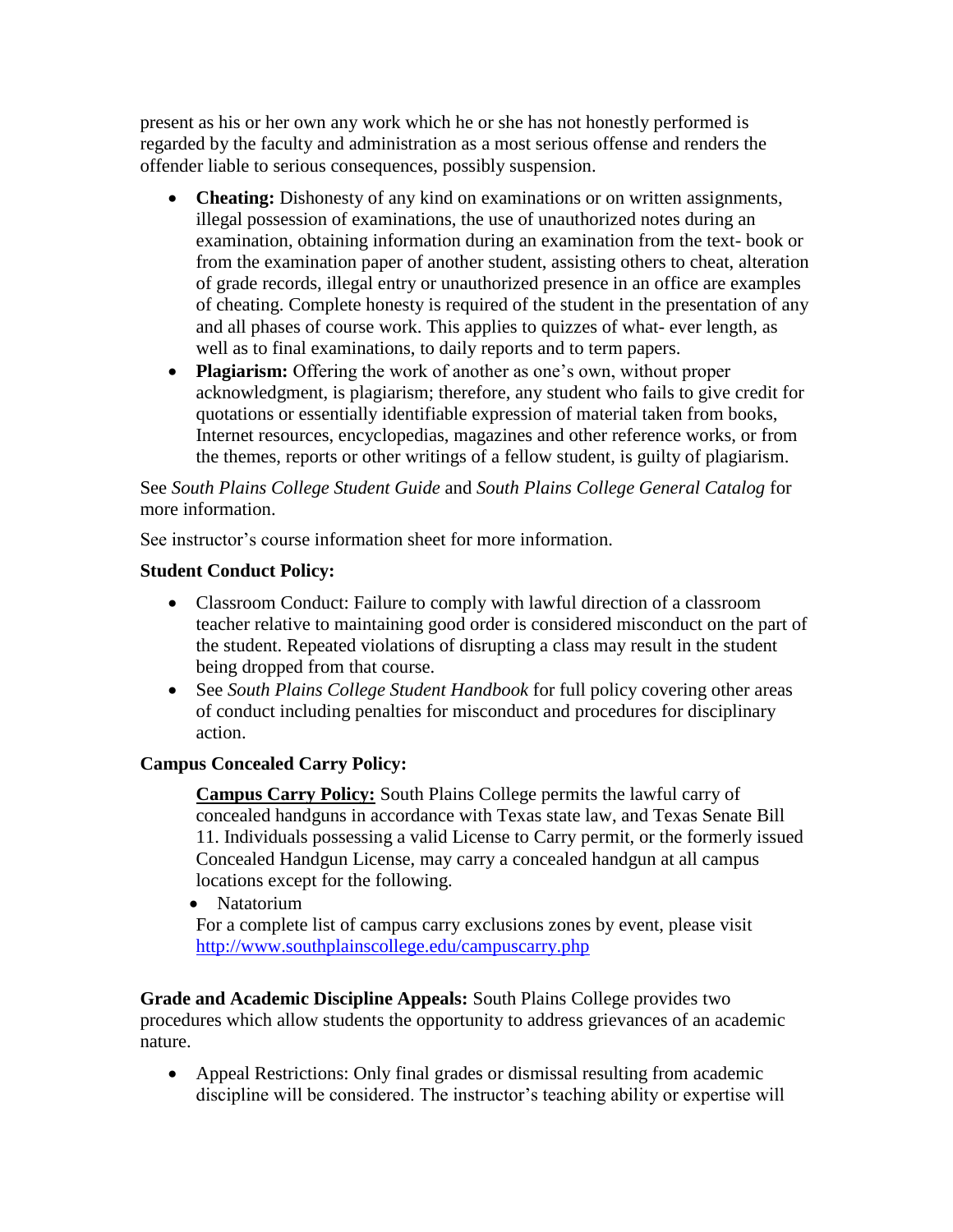not be considered during the hearing. No grade or disciplinary action can be formally appealed after a period of six (6) months from the date that the student is informed

- Informal Appeal
	- o The student should schedule an appointment with the instructor of the course to discuss the final grade or disciplinary action.
	- o If the student is still not satisfied, she should schedule an appointment with the appropriate departmental chairperson to discuss the situation. The chairperson may request that the instructor also be present.
	- o If the student is still not satisfied, he she should schedule an appointment with the Divisional Dean to discuss the situation. The dean may request that the chairperson also be present.
	- o If the student is still not satisfied, he she should be advised of the formal appeal process.
- Formal Appeal: If the student is not satisfied with the results of the informal appeal, s/he should provide the following information, in writing, to the Vice President for Academic Affairs:
	- o A request for a formal appeals hearing.
	- o A brief statement of what is being appealed.
	- o The basis for the appeal.
	- o Pertinent facts relating to the appeal.
- The agenda of the appeals hearing will include only those factors documented in the student's appeal request letter. The Vice President for Academic Affairs will determine the date, time and place of the hearing, and notify the student accordingly.
- The Hearing
	- o Composition of the appeals committee:
		- Vice President for Academic Affairs will preside over the hearing.
		- Faculty member of the student's choice.
		- Faculty member and student selected by the Vice President for Academic Affairs.
		- **President of Student Government Association.**
		- Dean of Students.
	- o Other persons who should be available at the hearing:
		- The student who requested the hearing.
		- The faculty member involved.
		- Anyone the student or faculty member wishes to be present to substantiate the case.
		- Chairperson and Divisional Dean.
	- o Hearing procedure:
	- o The committee will hear the student's appeal during which the parties to the controversy and such representatives as desired will present all facts relating to the case. By majority vote, the committee will decide to sustain, amend or reverse the previous decision.
	- o The decision of the committee is final and completes the academic appeals procedure.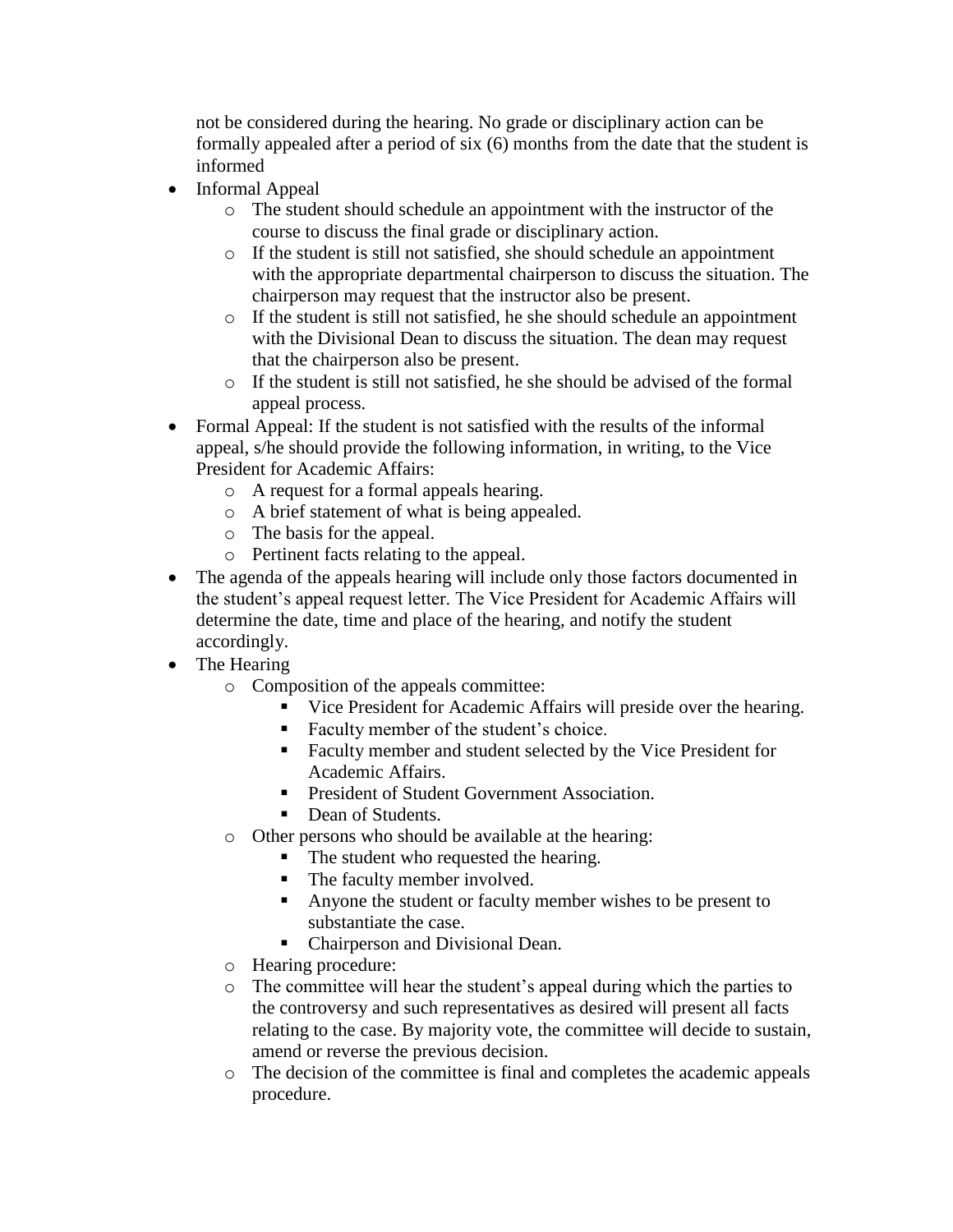## See *South Plains College Student Guide.*

**Equal Rights Policy:** All students are entitled to equal rights under the affirmative action and equal opportunity laws. Students are also protected against unjust or biased academic evaluation, but at the same time, they are responsible for maintaining standards of academic performance established for each course in which they are enrolled. See *South Plains College Student Guide*.

**Course Evaluation**: Refer to specific COURSE INFORMATION SHEET for specifics on assigned work and testing.

# **Student Learning Outcomes/Competencies:**

1. Identify common myths of human sexual functioning.

2. Identify human sexual behaviors and sexual responses.

3. Explain the relationship between sexuality and developmental changes throughout the lifespan.

4. Describe the causes, symptoms, and treatments for sexually transmitted infections and the behaviors that increase and decrease the risk of contracting an STI.

5. Describe the principles of effective communication and the specific barriers to effective communication about sex and sexuality.

- 6. Use an academic sexual vocabulary.
- 7. Discuss cultural differences in sexual attitudes and behaviors.
- 8. Identify the occurrence and causes of sexual variations.
- 9. Identify contraceptive methods and how these methods prevent conception.

## **Core Objectives addressed**:

- **Communication skills** to include effective written, oral and visual communication.
	- o You will be expected to write and communicate with correct grammar and be able to express ideas to your peers. You will have some written assignments to demonstrate this skill.
- **Critical thinking skills** to include creative thinking, innovation, inquiry and analysis, evaluation and synthesis of information.
	- o We will be looking at the different sides of controversial issues and discuss how a person evaluates ideas.
- **Empirical and Quantitative skills** to include the manipulation and analysis of numerical data or observable facts resulting in informed conclusions.
	- o Human sexuality involves research and we will discuss data collected by the classics (Kinsey) and the newer areas of professional and popular research techniques.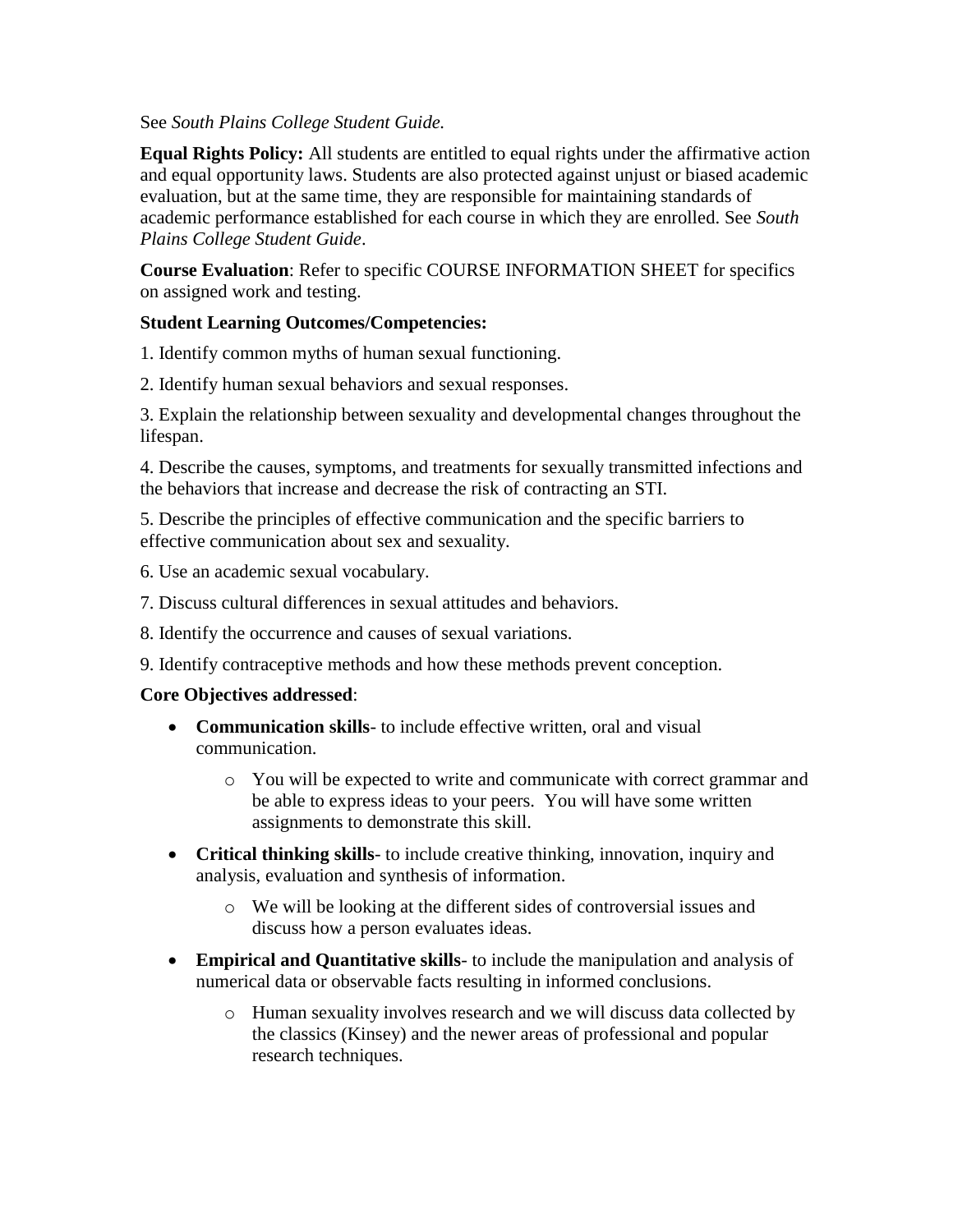- **Social Responsibility** to include the demonstrated intercultural knowledge and competence, knowledge of civic responsibility, and the ability to engage effectively in regional, national and global communities.
	- o Students will be expected to be able to use information from the class to examine state and federal court and legal decisions as well as look at how human sexuality is an issue globally due to HIV/AIDS, contraception, and maternal health.

CIP Approval Number: 42.0101.53 25

# **SPECIFIC COURSE INFORMATION:**

#### **HUMAN SEXUALITY 2306**

| ZJUU                     |                                                               |
|--------------------------|---------------------------------------------------------------|
| <b>Instructors:</b>      | <b>Brant Farrar</b>                                           |
| <b>Office locations:</b> | Levelland Campus: AD152                                       |
|                          | Reese Campus: Building 4, room 405-E                          |
| <b>Office Hours:</b>     | M/W-8:00AM to 9:30AM and 2:15PM to 3:15PM, T/R-8:00AM         |
|                          | to 9:30AM and 2:15PM to 2:45PM. All other dates and times by  |
|                          | appointment only                                              |
| E-mail:                  | bfarrar@southplainscollege.edu                                |
| <b>Telephone:</b>        | 806-716-4657                                                  |
|                          |                                                               |
|                          | Dr. Kristina Keyton                                           |
| <b>Office locations:</b> | Levelland Campus: AD144                                       |
|                          | Reese Campus: Building 4, room 405-C                          |
| <b>Office Hours:</b>     | M/W 8:45AM to 9:15AM and 2:30PM to 3:45PM, Tuesdays:          |
|                          | 8:45AM to 9:15AM, 11:00AM to 12:00PM, and 2:30PM to           |
|                          | 3:30PM, Thursdays: 8:45AM to 9:15AM, 11:00AM to 12:00PM,      |
|                          | and 2:30PM to 3:00PM, Fridays: by appointment only. All other |
|                          | dates and times by appointment only                           |
| E-mail:                  | kkeyton@southplainscollege.edu                                |
| <b>Telephone:</b>        | 806-716-4732                                                  |
|                          |                                                               |

A. **Diversity Statement:** In this class, the teachers will establish and support an environment that values and nurtures individual and group differences and encourages engagement and interaction. Understanding and respecting multiple experiences and perspectives will serve to challenge and stimulate all of us to learn about others, about the larger world and about ourselves. By promoting diversity and intellectual exchange, we will not only mirror society as it is, but also model society as it should and can be. You will NOT be graded on your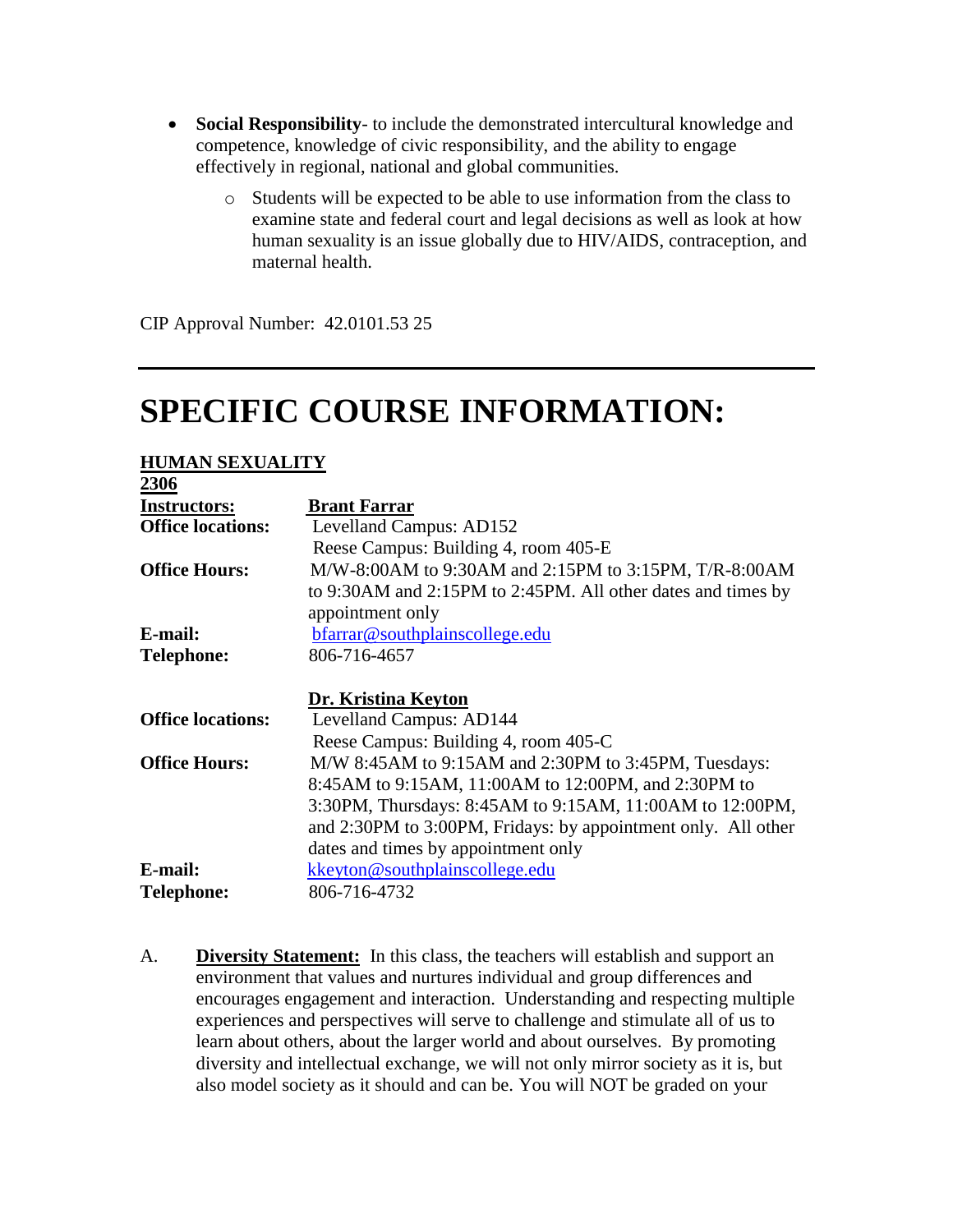opinion, but on your ability to comprehend the course material and express this comprehension appropriately.

B. **Mental Health Services:** Free counseling services are available through the Student Health and Wellness office in building 8 on the Reese campus. Counseling if available for ANY issues students may be experiencing. If you have any questions do not hesitate to speak to me. I have interest in your success as a student AND an individual!

[\(http://catalog.southplainscollege.edu/content.php?catoid=46&navoid=1130#Health\\_](http://catalog.southplainscollege.edu/content.php?catoid=46&navoid=1130#Health_and_Wellness) [and\\_Wellness\)](http://catalog.southplainscollege.edu/content.php?catoid=46&navoid=1130#Health_and_Wellness)

C. **Attendance Policy:** The college catalog specifies a general absence policy. In addition to the catalog policy, roll will be taken at each class session and a record of attendance maintained. You are expected to attend class. The material presented in class is not a duplication of the material in the textbook, and you will be responsible for all topics discussed in class as well as the assigned chapters in the text. You may be dropped from the class with an  $X$ —regardless of your grade—when you exceed five absences or have four absences in a row.

> **Roll will be taken, documenting attendance. If you are late check to make certain that it is known that you attended. All absences are counted beginning the first day of classes, including ones that are due to illness or other events—so plan and save absences for any emergencies. Attendance points will be earned through attendance on twenty randomly selected class days (excluding the first two days to allow for potential late additions to the class). Students will receive FIVE points for each day attendance is taken, while only earning TWO points on days a student is tardy. A total of 100 points will be earned through classroom attendance. Lastly, if you are sleeping, texting, on your computer doing non-class specific work, or doing work for other classes you are NOT IN ATTENDANCE and may be counted as absent.**

Tardiness or leaving class early: **If you are tardy two times or if you leave class early two times that will equal one absence.** Being late or leaving early is very disruptive so allow enough time in your schedule to arrive a few minutes early and remain until class is dismissed. If you need to leave early or arrive late, please communicate this need with the professors.

D. **Journal Assignments:** There will be four journal assignments over the course of the semester. These assignments may include personal reflections, evaluations of popular media (films, magazines, internet sites, music, etc.), discussion of political events or legislation, or analysis of videos/documentaries. Each journal assignment will be worth 50 points. Each journal will include specific instructions and guidelines which will assist you in focusing your thoughts regarding the specific subject manner.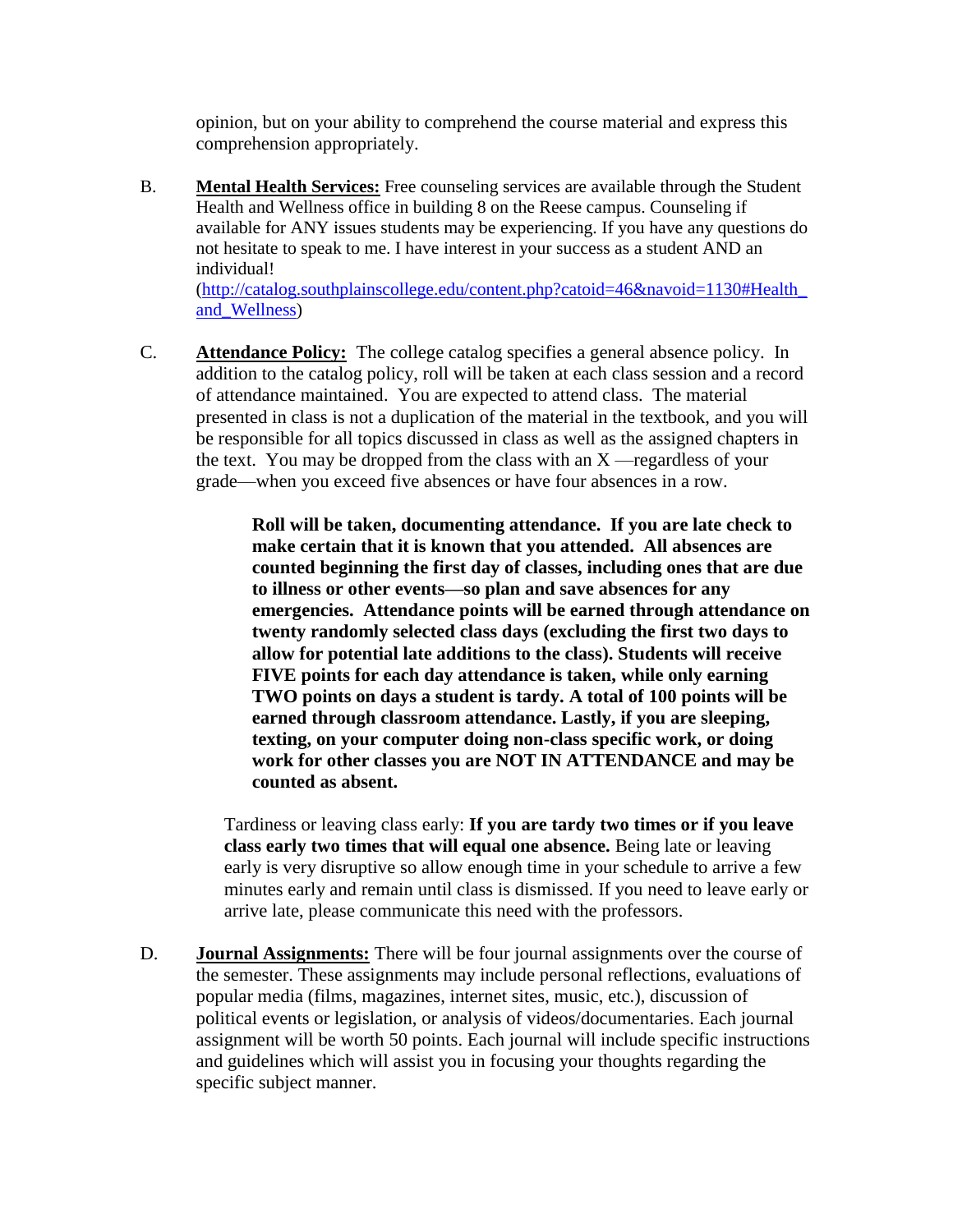- E. **Discussion Leaders:** Two-three students will be provided the opportunity to fulfill one of their two required discussion leader turns during most class meetings (exams excluded). If we do not have sufficient students volunteer, then students will be chosen at random to lead a classroom discussion based on the textbook readings and/or videos assigned for that session. You can make notes about points that you would like to make, or questions that you have about the readings and videos. Outside resources relevant to the topic may also be used including life experiences, popular media, additional research, etc. **You will be expected to lead two discussions for the semester.** You may decline to lead a discussion twice during the semester. If you decline more than twice, you will receive a 0 for that grade. You will receive a maximum of 25 points each time you lead a discussion, based upon how prepared you are, and how well you engage your classmates.
- F. **Discussion Postings:** You will be required to post three Discussion sets, worth 50 points each, for a total of 150 points. Discussion sets are made up of 1 Original post of 300 words minimum, and 2 Replies of 150 words minimum, to the Original posts of other students. Due dates are in the tentative course schedule below and a rubric will be available in the Blackboard portion of the course.

The purpose of the discussions is to help relate the course materials to real life situations, and to communicate with others with the goal of expanding our understanding of ourselves, and how others view the world.

**All written assignments and discussions should be presented using the conventions of Standard Written English. South Plains College requires all students to become proficient in "academic English," a form of English that is typically used in academic, professional, and business contexts. While slang, regional idioms, and informal kinds of self-expression are appropriate in some contexts, they are out of place in academic writing. Writing instructors and professors in courses across the campus expect all students to demonstrate proficiency in using the conventions of academic English in their written work, whether it is in-class exams or take-home essays. In addition, it is expected that written assignments will be exclusively your own work (with credit given for information that comes from another source). Violations of Academic Integrity are serious offenses and within this course can result in penalties which range from receiving a zero (0) on that portion of the assignment to being dropped from the class with an F depending on the severity of the violation (one sentence vs. an entire assignment) and whether the student repeatedly violates these rules within this course. Each instructor may also add additional requirements regarding written assignments that are contained in your syllabus.** 

• **Important:** In addition, when writing projects, leading or posting discussions, and/or during discussions in class, students will use what is termed the **Psychological/Sociological Perspective** since you are now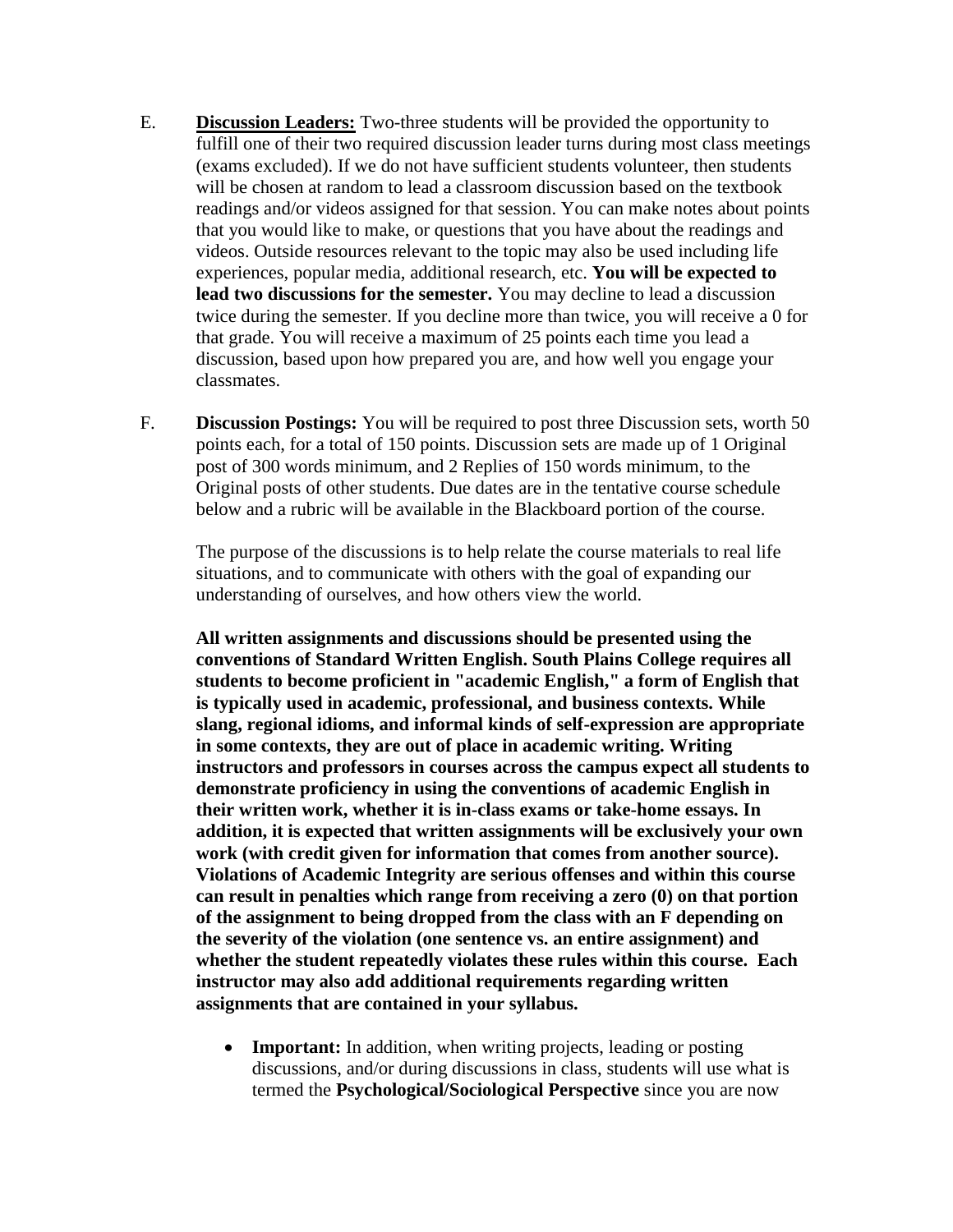students of Psychology or Sociology. This perspective stresses the social context in which people live, how the social context impacts individuals, and steps away from what is termed "person blaming." Psychologists and Sociologists look at individuals and beyond individuals and individual experiences. This perspective strives to understand human behavior by examining individuals and then placing behavior within its broader social context. Depending on a person's characteristics – gender, age, race, sexual orientation and religion among others – we each have different experiences. Psychologists and Sociologists using this perspective (and that includes you, the student) evaluate people and behaviors in terms of what is typical or atypical (or not typical) by studying individuals, society and finding general patterns of behavior, as well as the variety of individual behaviors within a society. They do NOT judge others or their behaviors with terms such as good/bad, moral/immoral or right/wrong. Do NOT use these terms in your assignments or discussion posts or you will lose points.

- G. **Paper/Project:** You will have a paper/project in this class. This paper/project will emphasize how your knowledge could be used to improve the lives of others (and therefore focuses on Social Responsibility). It will be worth 100 points. For each day that the paper is late, you will lose 10% of the possible points (10 points per day). Additional detailed instructions will be provided in class and through Blackboard. **You cannot drop this grade. This is due by April 19 at 11:59 pm.**
- H. **Exams:** There will be 4 exams, each worth 100 points, which will consist of 45 multiple choice questions each. Questions will be drawn from lectures, the textbook, videos, and supplemental readings/materials. Additionally, each exam will require students to bring in a printed article relevant to the material on the exam with a half page discussion relating the article to the course material. This discussion will be typed, double spaced, and proofread by the student. The article and discussion that you bring to each exam will be worth 10 points towards that exam grade with the 45 multiple choice questions being worth the other 90 points towards that exam grade.
	- **Special Requirements:** If you miss an exam you may take a make-up exam within one week of the original exam date. You must contact your professors and provide appropriate documentation for your absence to take this make-up exam. If you will miss class longer than a week following the exam you should contact the professor so that arrangements can be made for your make-up. In order to get credit for the article and discussion associated with the missed exam, it must be submitted before the make-up exam.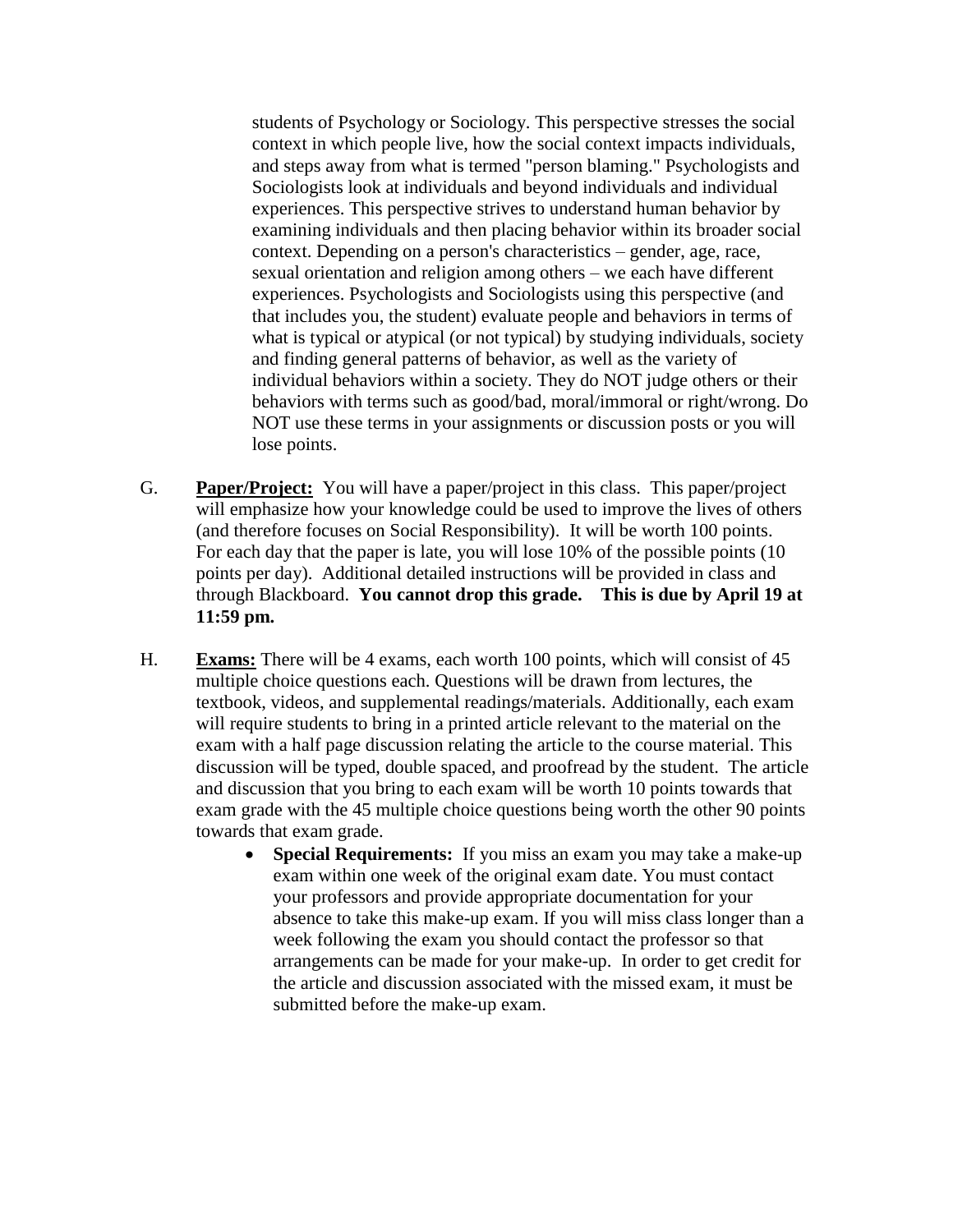# I. **Grading Policy/Procedure:**

| • Four exams 100 points each $(4*100)$ :                            | 400  |  |
|---------------------------------------------------------------------|------|--|
| • One paper/project worth 100 points:                               | 100  |  |
| • Three discussion sets 50 points each $(3*50)$                     | 150  |  |
| • Four journal assignments 25 points each $(4*50)$ :                | 200  |  |
| • Two discussion leader turns $(2*25)$ :                            | 50   |  |
| • Attendance $(20*5)$ :                                             | 100  |  |
| <b>TOTAL POINTS:</b>                                                | 1000 |  |
| Your grade will be based upon a percentage of the total points with |      |  |
| 90%=A; 80%=B; 70%=C; 60%=D; 59% and below = F.                      |      |  |